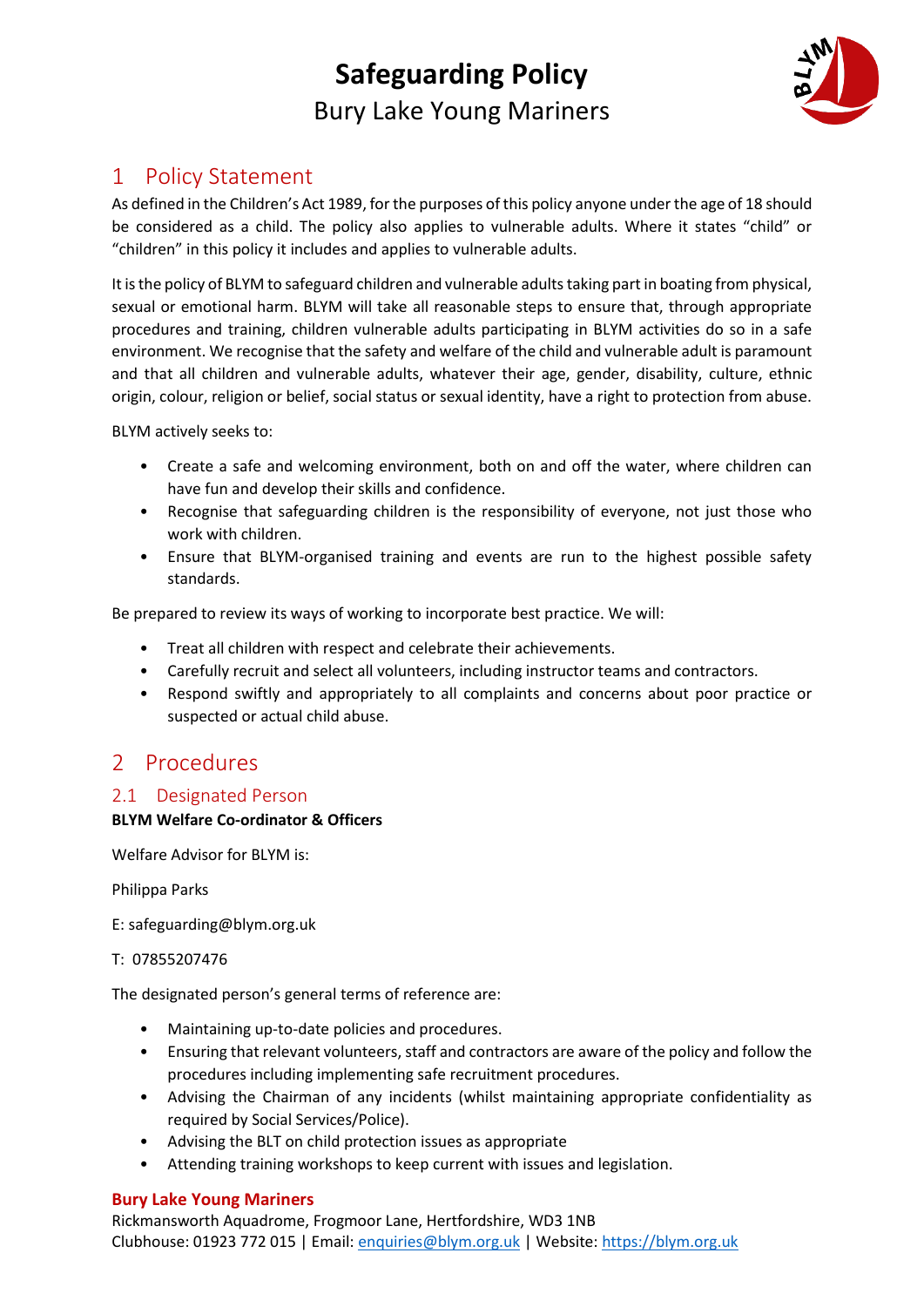

Maintaining contact details for local Children's Social Services and Police. If there is a concern, the designated person would:

- Be the first point of contact for any concerns or allegations, from children or adults, ensuring that confidentiality is maintained in all cases.
- Decide on the appropriate action to be taken, in line with the organisations procedures and in conjunction with the person in charge at the time (Senior Instructor/ Principal/Chairman etc).
- Keep the RYA informed as necessary (see Flowchart).

## 2.2 Safe Recruitment

## 2.2.1 Recruitment

All volunteers who work with children at BLYM, will be subject to some form of scrutiny and will be expected to have the relevant experience for the role/job and to be clear about what it entails.

BLYM will make all reasonable efforts to find out if the volunteer has any conviction for criminal offences against children. They will be asked to consent to checks being made with the Criminal Records Bureau and complete the relevant form with the BLYM Welfare Advisor.

## 2.2.2 Competence

To ensure that a volunteer is suited to a role with specific responsibilities and to meet equality of opportunity BLYM will, where appropriate:

- Provide a job or role description.
- Draw up a "person specification" listing the key qualifications, skills and experience required.
- Check that the person is competent for the role e.g. they hold appropriate and valid RYA instructor certificates.

## 2.2.3 Disclosure & Barring Service (DBS)

It is BLYM's policy that volunteers over the age of 16 involved in close or regular contact, training or supervising of children or are in a position of trust or authority will be DBS checked and an Enhanced Criminal Record Disclosure sought. Pending the DBS check results, the club may ask that a Selfdeclaration form be signed and kept by the Welfare Advisor. (Ref: Part 3/ B page 12)

The BLYM Welfare Advisors are the designated persons authorised to issue and ensure the completion of the DBS forms and forward them to the RYA.

The RYA operates as a registered umbrella body with the DBS and with Disclosure Scotland, who can provide details of a person's criminal record (with the individual's consent) in the form of a Disclosure certificate. The certificate is sent to the individual and the club is informed of the outcome by the RYA and given the DBS number and date. This data is held by the Principal and Welfare Advisors

It is the club's policy that DBS checks are carried out every three years or via subscription to continual updates.

## 2.3 Good Practice Guidelines

## 2.3.1 Culture

It is important to develop a culture within BLYM where both children and adults feel able to raise concerns, knowing that they will be taken seriously, treated confidentially and will not make the situation worse for themselves or others.

#### **Bury Lake Young Mariners**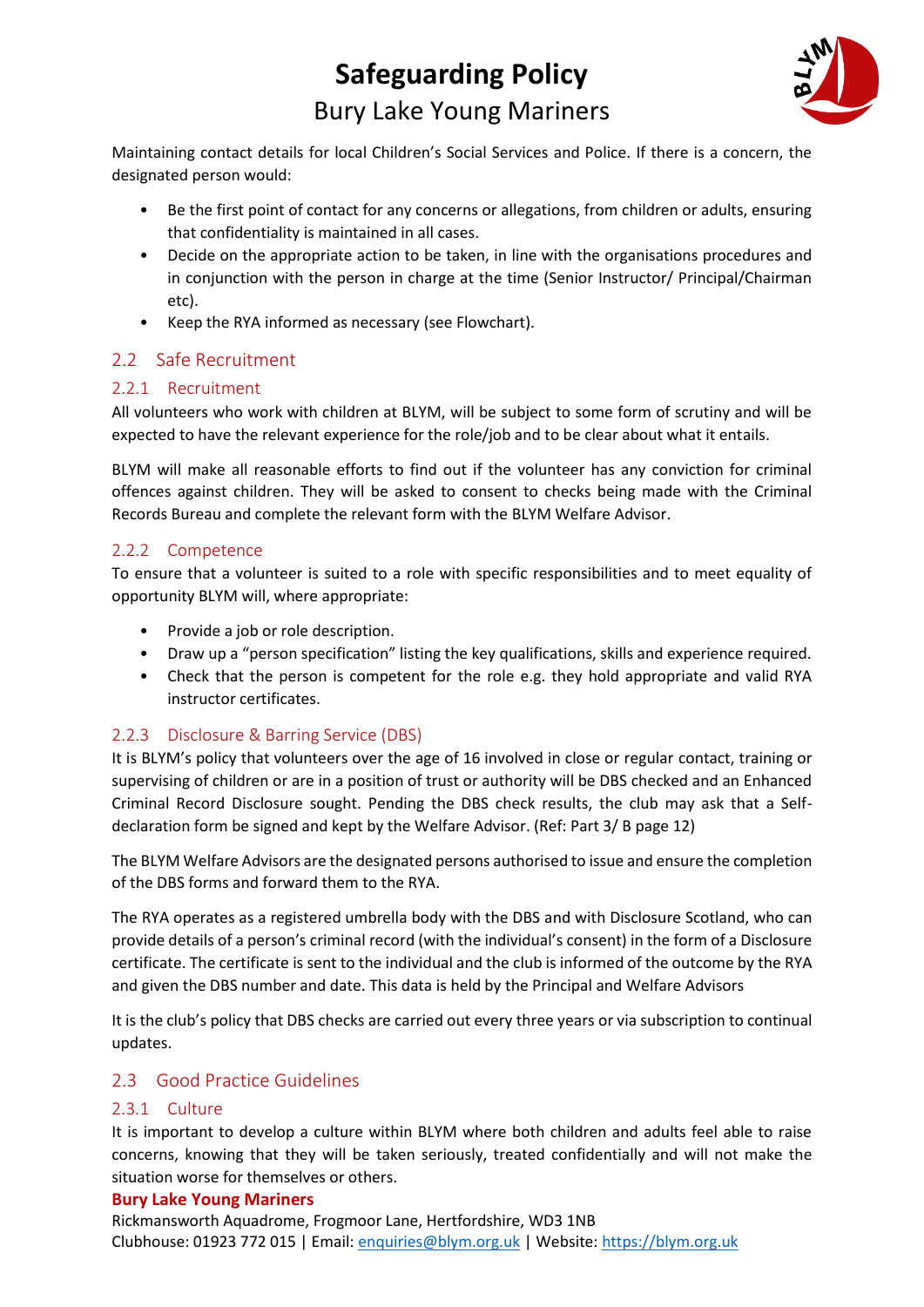

Some children and adults may be more vulnerable to abuse or find it more difficult to express their concerns. For example, a disabled child or vulnerable adult who relies on a carer to help them get changed may worry that they won't be able to sail any more if they report the carer. A child who has experienced racism may find it difficult to trust an adult from a different ethnic background.

### 2.3.2 Minimising Risk

(Ref: Part 3 -See Good Practice Guide – Information C page 11)

BLYM will endeavour to plan the work of the organisation and promote good practice to minimise situations where adults are working unobserved or could take advantage of their position of trust. Good practice protects everyone.

The common-sense guidelines in the Good Practice Guide – Information C should be followed by everyone within the BLYM organisation and made available to all those concerned.

#### 2.3.3 Instructor Responsibilities

The BLYM officers, instructor team and volunteers should be given clear roles and responsibilities, and be aware of the organisation's child/vulnerable adult protection policy and procedures and are issued with guidelines on:

- Following good practice
- Recognising signs of abuse
- RYA Coaches and Instructors are expected to comply with the RYA Codes of Ethics and Conduct.

### 2.3.4 Parental Responsibilities

Although BLYM has a duty of care to its members, and particularly to young people who cannot take full responsibility for their own safety, parents must be responsible for their children's welfare and behaviour, or designate another adult to take that responsibility, outside formal club-organised activities. For further information on club liability and duty of care as an RYA Training Centre, see the RYA's website www.rya.org.uk, Information and Advice, Clubs and Associations.

#### 2.3.5 Changing Rooms & Showers

BLYM have 4 separate changing facilities (changing rooms, showers and toilets), one room each for Adult Males, Adult Females, Under 18 Males and Under 18 Females. There are additionally Male and Female Disabled Changing Rooms, primarily reserved for the use of CVSS but currently awaiting fit out with full disabled facilities.

It is preferable for adults to stay out of Under 18 Changing Rooms while there are children in them. However, bullying can be an issue here and a balance should be struck depending on the situation. If it is essential, in an emergency situation, for a male to enter a female changing area or vice versa, it is advised that they are accompanied by another adult of the opposite gender.

#### 2.3.6 Bullying

(Ref: Part 3/H page 17) The BLYM Anti-bullying policy is a separate policy and based upon the RYA "Youth Racing and Anti-Bullying Policy" which can be found on the RYA website.

#### 2.3.7 First Aid & Medical Treatment

First aid is part of our normal duty of care. Obtain consent if medication or medical treatment is required in the absence of the parent/carer. Check for details on the booking form or consent form.

#### **Bury Lake Young Mariners**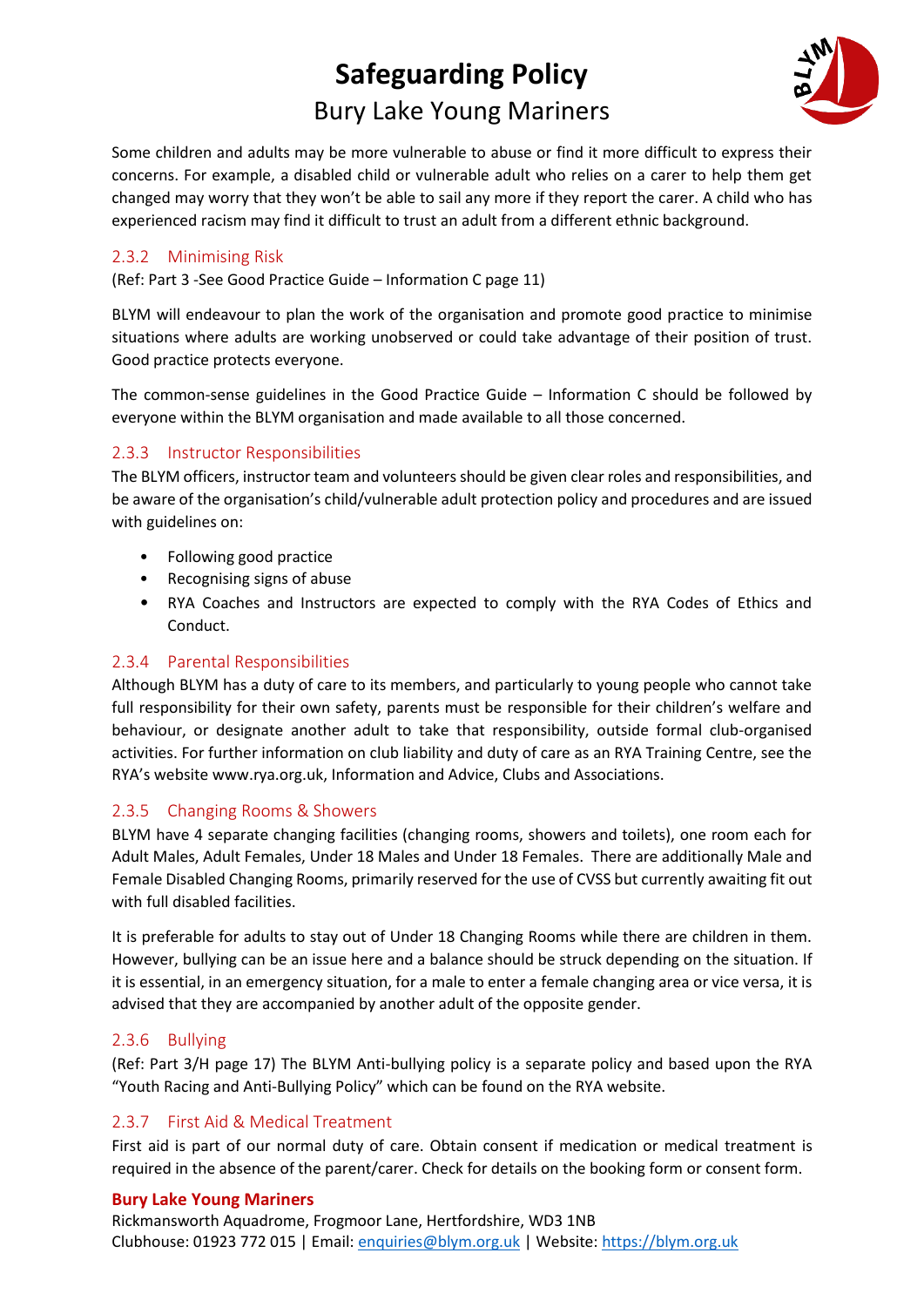

#### 2.3.8 Events & Expeditions

Everyone taking part in an open event will be a temporary member of BLYM and should be made aware that there is someone designated to be responsible for child welfare.

It is essential that those accompanying young people to away events, and those attending, have a clear understanding of their responsibilities and the conduct expected of them.

#### 2.3.9 Photography

Publishing articles and photographs is an excellent way of recognising young people's achievements and of promoting BLYM and the sport as a whole. However, it is important to minimise the risk of anyone using images of children in an inappropriate way. Digital technology makes it easy to take, store, send, manipulate and publish images.

With the published Terms and Conditions, BLYM Officers may take photographs or videos of those taking part in any BLYM activity and may use and/or store this media for coaching and/or promotional purposes in perpetuity.

Most sailing activity takes place in areas that are open to the public and it is therefore not possible to control all photography, but any concerns about inappropriate or intrusive photography, should be reported to the organisation's welfare advisor/warden/senior instructor and treated in the same way as any other child protection concern. Parents and spectators should be prepared to identify themselves if requested and state their purpose for photography/filming.

The use of cameras or camera phones in changing areas are not permitted in any circumstances. Such use by young people should be regarded as a form of bullying.

#### 2.3.10 Handling Concerns, Reports & Allegations

A complaint, concern or allegation may come from a number of sources: the child, their parents, someone in BLYM or an external body. It may involve the behaviour of a volunteer, member of the training team, or something that has happened to the child outside the sport, perhaps at home or at school. Children may confide in adults they trust, in a place where they feel at ease.

An allegation may range from mild verbal bullying to physical or sexual abuse. If there is a concern that a child is being abused, it is NOT your responsibility to investigate further BUT it is your responsibility to act on your concerns and report them to a BLYM Welfare Advisor. If they cannot be contacted then it must be reported to the senior person in charge of BLYM that day that will refer the matter to the BLYM Welfare Advisor or in an emergency to the appropriate statutory or regulatory authorities.

#### *2.3.10.1 Handling an Allegation*

**Always:** 

- Stay calm ensure that the child is safe and feels safe
- Show and tell the child that you are taking what he/she says seriously
- Reassure that child and stress that he/she is not to blame
- Be careful about physical contact, it may not be what the child wants
- Be honest, explain that you will have to tell someone else to help stop the alleged abuse
- Make a record of what the child has said as soon as possible after the event
- Follow BLYM's child protection procedures.

#### **Bury Lake Young Mariners**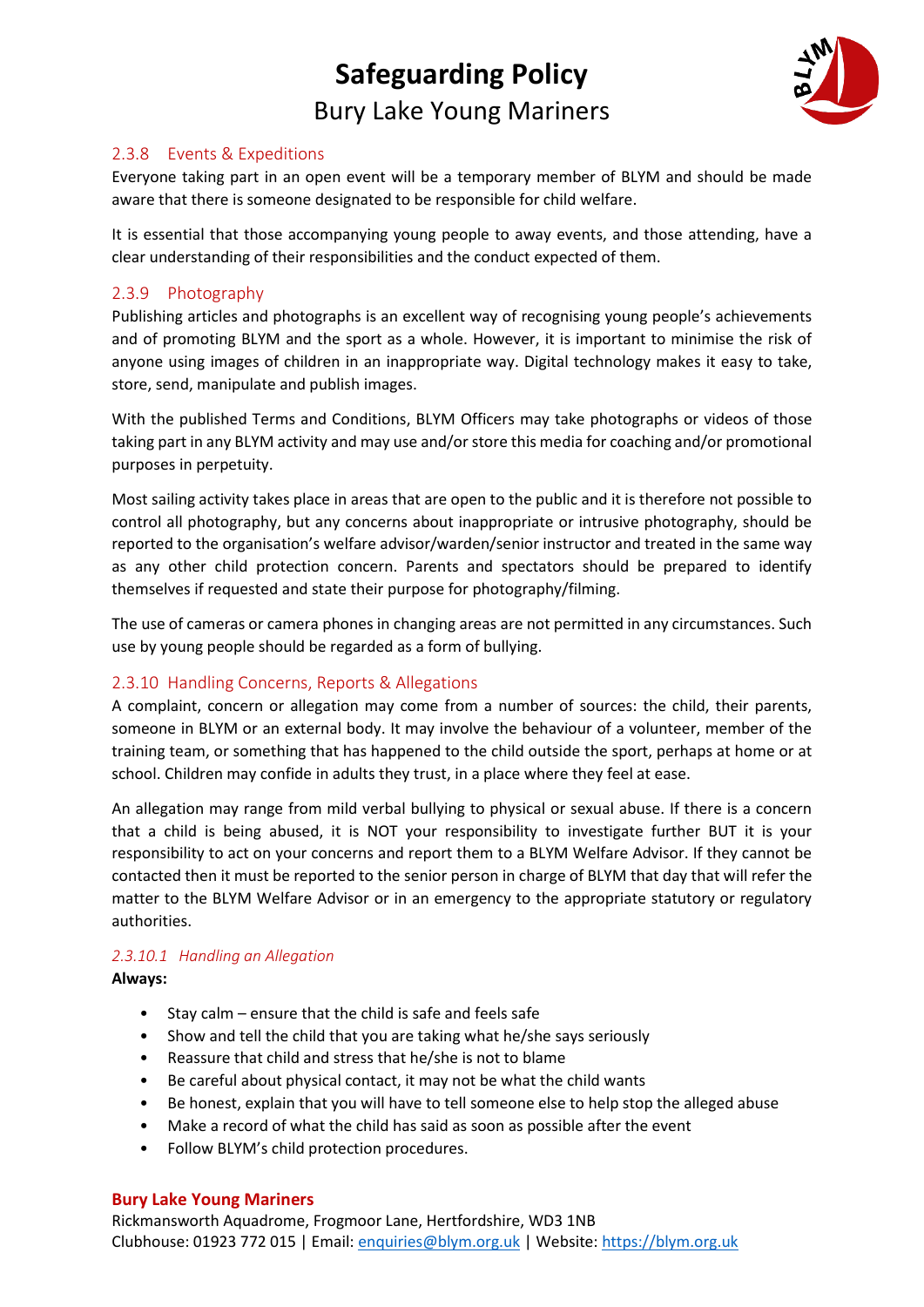

#### **Never:**

- Rush into actions that may be inappropriate
- Make promises you cannot keep (e.g. you won't tell anyone)
- Ask more questions than are necessary for you to be sure that you need to act
- Take sole responsibility consult someone else (ideally the designated BLYM Welfare Advisor or the person in charge or someone you can trust) so that you can begin to protect the child and gain support for yourself.

What a child has said can be upsetting or a concern about the consequences of actions taken in response to an alleged abuse such as calling the police. However, one thing is certain – it cannot be ignored.

#### *2.3.10.2 Recording Information*

If there is a suspicion that a child may have been the subject of any form of physical, emotional or sexual abuse or neglect, the allegation must be referred as soon as possible to a BLYM Welfare Advisor who will refer the matter as appropriate to the statutory or regulatory authorities who have trained experts to handle such cases.

Asking questions should be avoided as this may jeopardise any formal investigation. Listening and keeping a record of anything the child says or that has been observed or any other information should be passed on to BLYM Welfare Advisor preferably on a Referral Report Form (Part 3 /D page 12)

All information is treated as confidential, stored securely and only shared with those who need to know.

If the allegation or suspicion concernssomeone within BLYM only the child's parents/carers, the BLYM Welfare Advisor and Chairman of BLYM (unless they are the subject of the allegation) and the relevant authorities will be informed. The RYA Child Protection Co-Ordinator may also be consulted for advice.

If the alleged abuse took place outside of BLYM, the Police or Children's Social Care will decide who else needs to be informed, including the child's parents/carers. It should not be discussed by anyone within BLYM other than the person who received or initiated the allegation and, if different, the person in charge.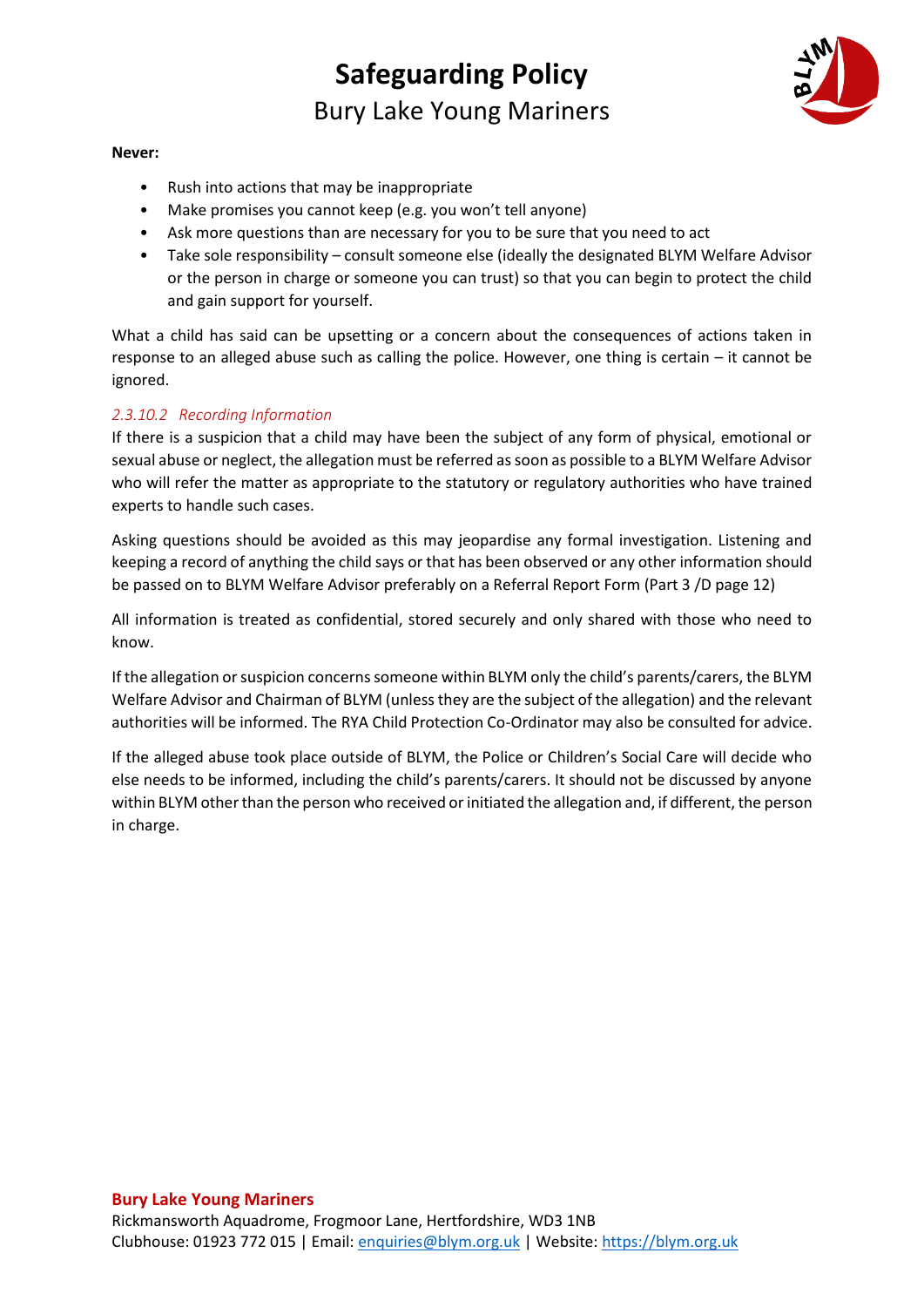

### 2.4 Procedure Flowchart

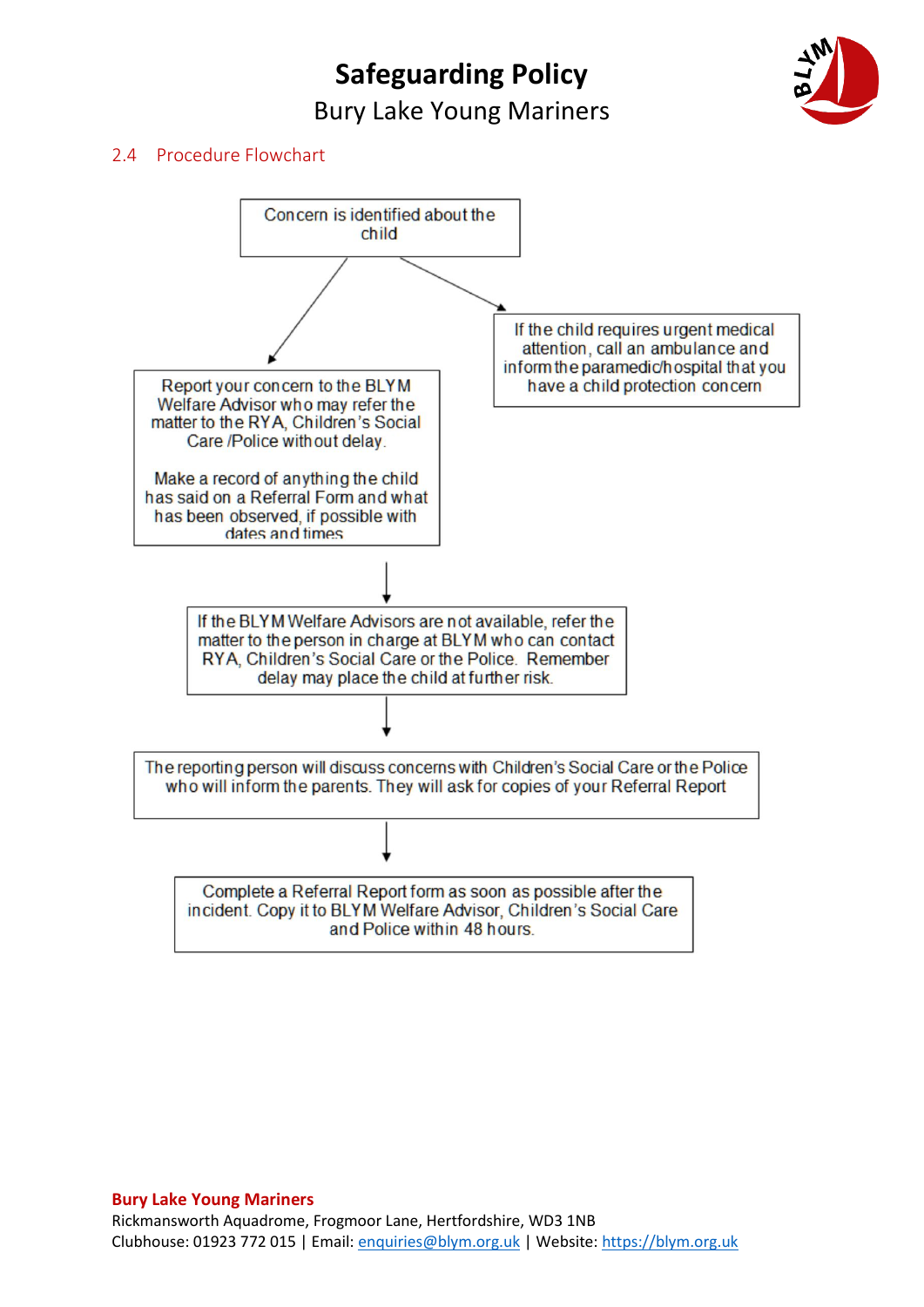

## 3 Information

### 3.1 Useful Contacts

To talk things through or to gain some advice the following offer 24-hour free telephone numbers.

| <b>Hertfordshire Social Services</b>   | 01923471500 |
|----------------------------------------|-------------|
|                                        | 03001234043 |
|                                        | 03001234042 |
| <b>Police Child Protection Team</b>    | 08453300222 |
| <b>NSPCC</b>                           | 08088005000 |
|                                        | 02078252500 |
| <b>ChildLine UK</b>                    | 08001111    |
| <b>NSPCC Child Protection in Sport</b> | 01162347278 |
|                                        | 01162347217 |
| <b>Samaritans</b>                      | 08457909090 |
| Sportscoach UK                         | 08456013054 |
| <b>RYA Child Protection</b>            | 02380604104 |
| <b>BLYM Child Protection</b>           | 07855207476 |
| <b>BLYM Principal</b>                  | 07596253510 |
| <b>BLYM Chairman</b>                   | 07725939802 |

#### 3.1.1 Good Practice Guide

This guide only covers the essential points of good practice. You should also read BLYM's Child and Vulnerable Adults Protection Policy and Guidelines available on the website and at BLYM.

N.B. Where it states "child" or "children" it includes and applies to vulnerable adults.

You should:

- Avoid spending any significant time working with children in isolation
- Do not take children alone in a car, however short the journey
- Do not take children to your home as part of your organisation's activity
- Design training programmes that are within the ability of the child.
- If a child is having difficulty with a wetsuit, ask them to ask a friend to help if at all possible.

Where any of these are unavoidable, ensure that they only occur with the full knowledge and consent of someone in charge of the organisation or the child's parents/guardians or the or vulnerable adult's carer

If you have to help a child, make sure you are in view of others, preferably another adult.

You should never:

- Engage in rough, physical or sexually provocative games
- Allow or engage in inappropriate touching of any form
- Allow children or vulnerable adults to use inappropriate language unchallenged, or use such language yourself when with children
- Make sexually suggestive comments to a child, even in fun
- Fail to respond to an allegation made by a child; always act
- Do things of a personal nature that children can do for themselves.

#### **Bury Lake Young Mariners**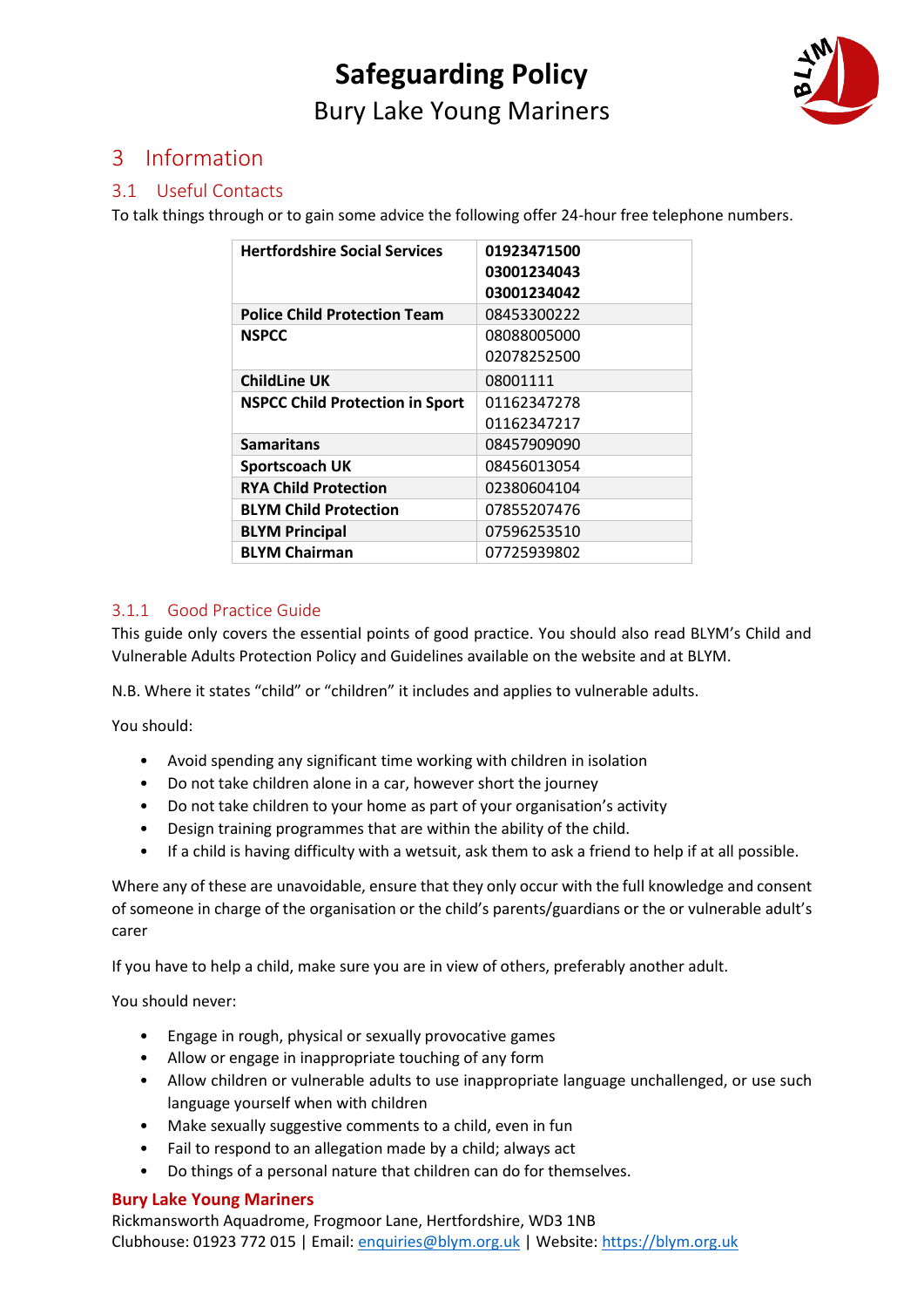

• Unless an authorised BLYM Officer, photograph or video children, or publish their pictures. Authorised BLYM Officers must do so with the knowledge and consent of their parents/carers. Be sensitive to the risk, that a third party could misuse images.

It may sometimes be necessary to do things of a personal nature for children, particularly if they are very young or disabled. These tasks should only be carried out with the full understanding and consent of the child (where possible) and their parents/carers. In an emergency situation which requires this type of help, parents/carers should be fully informed. In such situations, it is important to ensure that any adult present is sensitive to the child and undertakes personal care tasks with the utmost discretion.

### 3.1.2 Abuse Definition

Abuse and neglect are forms of maltreatment of a child. Somebody may abuse or neglect a child by inflicting harm, or by failing to act to prevent harm. Children may be abused in a family or in an institutional or community setting, by those known to them or, more rarely, by a stranger. They may be abused by an adult or adults, or another child or children.

#### *3.1.2.1 Physical Abuse*

Physical abuse may involve adults or other children causing physical harm:

- By hitting, shaking, squeezing, biting or burning
- Giving children alcohol, inappropriate drugs or poison
- Attempting to suffocate or drown children

In sport situations, physical abuse might also occur when the nature and intensity of training exceeds the capacity of the child's immature and growing body.

#### *3.1.2.2 Neglect*

Neglect is the persistent failure to meet a child's basic physical and/or psychological needs, likely to result in the serious impairment of the child's health or development. Neglect may involve a parent or carer failing to:

- Provide adequate food, clothing and shelter
- Protect a child from physical and emotional harm or danger
- Ensure adequate supervision
- Ensure access to appropriate medical care or treatment
- Respond to a child's basic emotional needs

Neglect in a sailing situation might occur if an instructor or coach fails to ensure that children are safe, or exposes them to undue cold or risk of injury.

#### *3.1.2.3 Sexual abuse*

Sexual abuse involves an individual forcing or enticing a child or young person to take part in sexual activities, whether or not the child is aware of what is happening, to meet their own sexual needs. The activities may involve:

- Physical contact (e.g. full sexual intercourse, masturbation, oral sex, fondling)
- Showing children pornographic books, photographs, videos or online images
- Taking pictures of children for pornographic purposes
- Encouraging children to behave in sexually inappropriate ways

#### **Bury Lake Young Mariners**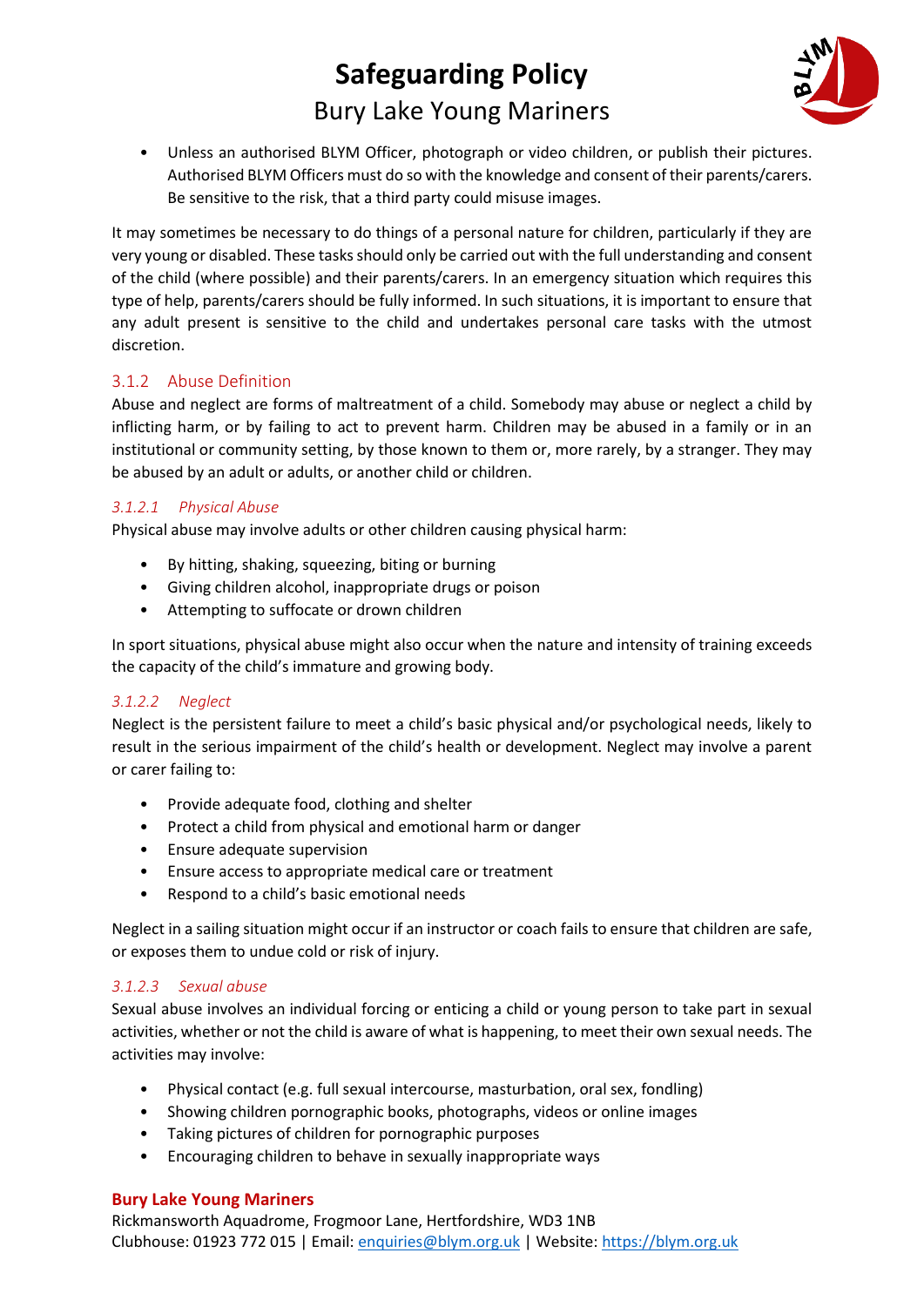

Sport situations which involve physical contact (e.g. supporting or guiding children) could potentially create situations where sexual abuse may go unnoticed. Abusive situations may also occur if adults misuse their power over young people.

### *3.1.2.4 Emotional Abuse*

Emotional abuse is the persistent emotional maltreatment of a child such as to cause severe and persistent adverse effects on the child's emotional development. It may involve:

- Conveying to children that they are worthless, unloved or inadequate
- Not giving the child opportunities to express their views, deliberately silencing them or 'making fun' of what they say or how they communicate
- imposing expectations which are beyond the child's age or developmental capability
- Overprotection and limitation of exploration and learning
- Preventing the child from participating in normal social interaction
- Serious bullying (including cyber bullying), causing children frequently to feel frightened or in danger
- The exploitation or corruption of children

Emotional abuse in sport might also include situations where parents or coaches subject children to constant criticism, bullying or pressure to perform at a level that  $\sum_{s \in \mathbb{N}}$  the child cannot realistically be expected to achieve. Some level of emotional abuse is involved in all types of maltreatment of a child.

### *3.1.2.5 Bullying*

Bullying (including cyber bullying) may be seen as deliberately hurtful behaviour, usually repeated or sustained over a period of time, where it is difficult for those being bullied to defend themselves. The bully may often be another young person. Although anyone can be the target of bullying, victims are typically shy, sensitive and perhaps anxious or insecure. Sometimes they are singled out for physical reasons – being overweight, physically small, having a disability or belonging to a different race, faith or culture.

## *3.1.2.6 Recognising Abuse*

It is not always easy, even for the most experienced carers, to spot when a child has been abused. However, some of the more typical symptoms which should trigger your suspicions would include:

- Unexplained or suspicious injuries such as bruising, cuts or burns, particularly if situated on a part of the body not normally prone to such injuries
- Sexually explicit language or actions
- A sudden change in behaviour (e.g. becoming very quiet, withdrawn or displaying sudden outbursts of temper)
- The child describes what appears to be an abusive act involving him/her
- A change observed over a long period of time (e.g. the child losing weight or becoming increasingly dirty or unkempt)
- A general distrust and avoidance of adults, especially those with whom a close relationship would be expected
- An unexpected reaction to normal physical contact
- Difficulty in making friends or abnormal restrictions on socialising with others.

It is important to note that a child could be displaying some or all of these signs, or behaving in a way which is worrying, without this necessarily meaning that the child is being abused. Similarly, there may

#### **Bury Lake Young Mariners**